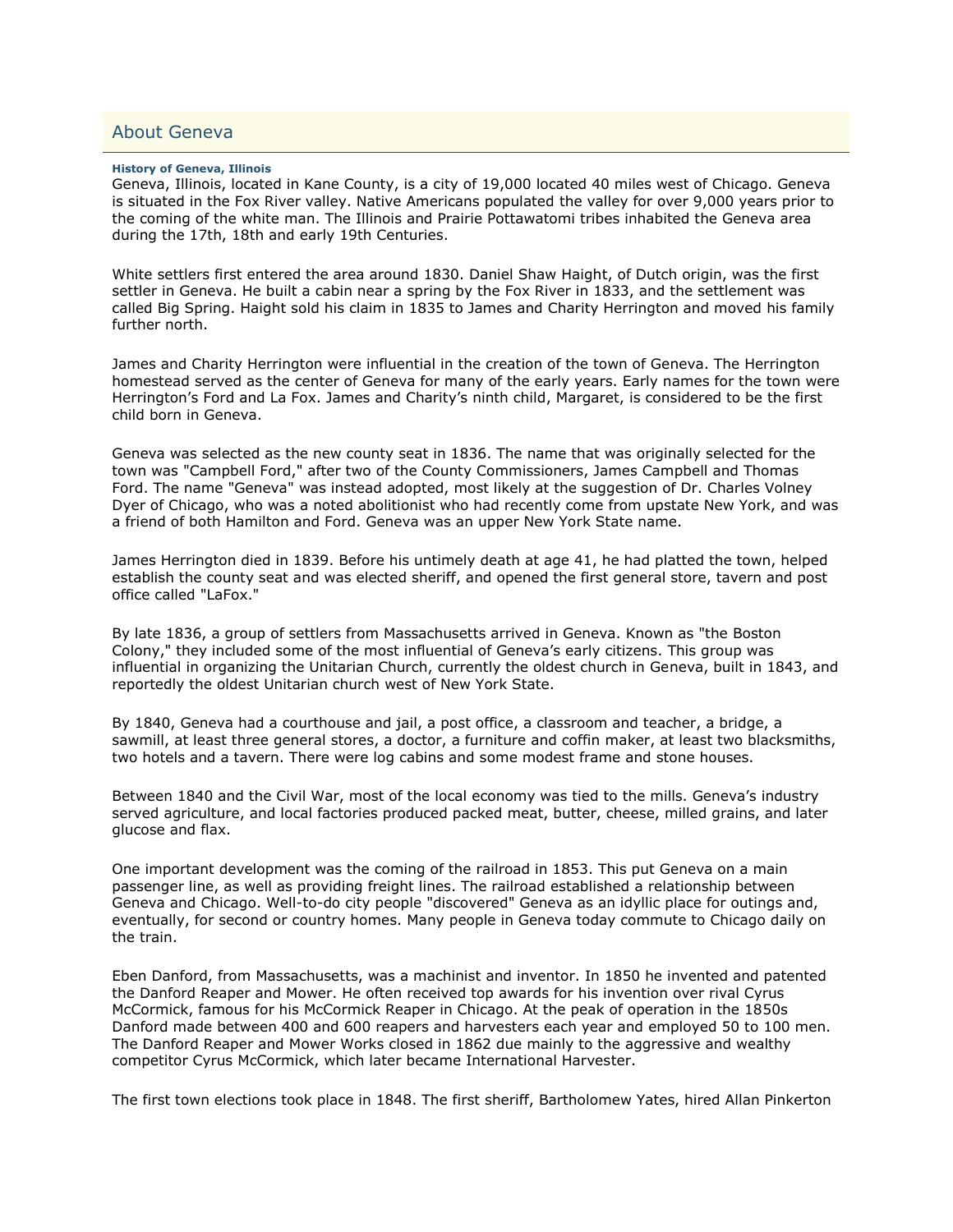as his deputy. Pinkerton went on to found a famous detective agency in Chicago.

Geneva's first free public school was built and opened in 1855. By the mid-1850s, churches were built by the Methodists, the Congregationalists, the Swedish Lutherans, and the Disciples of Christ. The Unitarian church of 1843, the Congregational church of 1856, and the Disciples of Christ meetinghouse of 1857 still stand.

Geneva was officially incorporated as a village in 1858. The village had many worthy attorneys, due mainly to Geneva being the county seat. One was Augustus Herrington, James and Charity Herrington's oldest son. He became U.S. District Attorney for Northern Illinois in 1857 and was later a solicitor for the Chicago and Northwestern Railroad.

A Rand McNally travel booklet titled, "Summer Resorts of the Northwest" from 1879 states this about Geneva:

Many professional men who really belong to Chicago have their homes in Geneva, and the society is, therefore, very agreeable. It is a quiet, restful place, where there is a perpetual air of a New England Sunday afternoon. On warm summer days the shaded streets are cool and quiet; nothing is astir for hours except on one or two of the business corners and about the courthouse. There is a sort of natural atmosphere of dolce far niente about the whole place, which is extremely grateful to people who have been working or pleasure seeking on the high pressure plan for seven of eight months of city life. Toward evening everything is gay and active, however, and the scene on the arrival of the evening train is quite like that at many Eastern resorts. There are many pleasant places where board can be obtained.

Most of the industries in Geneva in the 19th century produced agriculture-related products. There was the Butter and Cheese Manufacturing Company, begun in 1874, which later became the Geneva Rock Springs Creamery. Today the building has been renovated into the Herrington Inn hotel.

The Bennett Mill, established as a gristmill in 1865 by the Bennett brothers, was another important employer. Its heyday was the 1880s and 1890s. It sold their famous "Geneva Belle" flour all over the Midwest, and shipped as far away as Scotland by 1896. They also sold to some of the largest wholesalers in the United States, such as A&P and Kroger. The mill closed in the 1950s, and part of it has been restored for use as offices.

A glucose factory was opened in 1880. A sweet glucose is produced through the chemical transformation of corn. It was later named the Geneva Grape Sugar Company. In 1888, it was changed again to the Charles Pope Glucose Company. A large explosion damaged the factory and killed six. The factory was rebuilt and by 1897 it manufactured one-fifth of the total output of glucose and starch products in the United States.

Eben Danford and William Howell opened a foundry in 1862 where they manufactured smoothing irons, Pickering pumps, and other home necessities. W. D. Turner came in as a partner, and brought his invention called the fluting iron. It was called the "Geneva Hand Fluter." The irons were sold all over the country and had the name Geneva on the handle. The hand fluters were made from 1866 to 1920. It was one of the largest manufactories of irons in the world.

A product of the railroad's location and the burgeoning industries in Geneva was a new population of Swedish immigrants. After laboring to construct the railroad from Chicago to Geneva, many Swedes liked the town and returned to Geneva to live. The largest influx of Swedish residents to Geneva was between 1880 and 1900. By 1895, half of Geneva's citizens spoke Swedish as their first language. Many came to Geneva to work in the factories of Howell & Co., Bennett Mills, and the Pope Glucose Company.

Several Swedish Lodges were formed in Geneva, dedicated to the preservation of Swedish traditions.